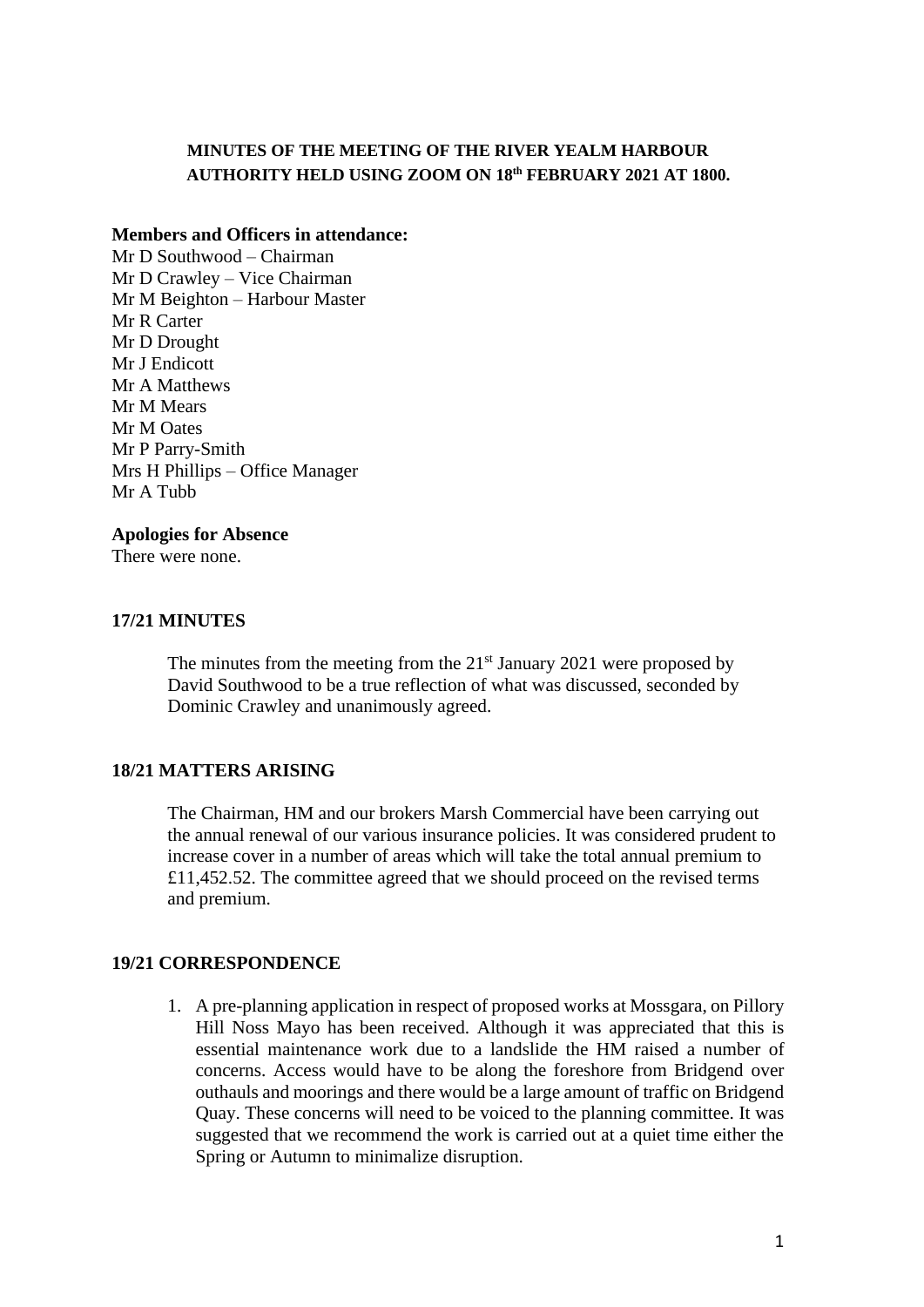**2.** Peter Taylor – emailed to thank us for the mailout regarding the position on the mooring holders' elections and to ask that a similar mailer be adopted once a date to hold the elections is finalised.

## **20/21 FINANCIAL REPORTS**

The annual figures have been passed onto our Accountants to enable them to carry out our annual VAT submission under the new 'making tax digital' rules. Our new Sage system will enable this to happen inhouse next year.

One of the current signatories for a number of our bank accounts will shortly be leaving the Authority. The Vice-Chair proposed that we should standardise all of our accounts to have the same signatories, to be the Chair, Vice Chair the HM and OM.

Our Accountants advised that it is possible for committee members to have readonly access to the Sage accounting system. The Vice Chair proposed that he should be given the passwords to access our account which was agreed. He felt that another individual should be added once the triannual committee members have been established.

The profit and loss report were presented from the new Sage accounting package, detailing all income and expenditure for the month of January. The cashflow figures include a number of payments for expenses invoiced in the 2020 financial year.

The Vice- Chairman requested that under good governance we should present a quarterly reconciliation of our bank account statements against our cash flow numbers to the committee quarterly, starting in April this year.

Martyn Oates requested that the financial figures be available via zoom screensharing at the next zoom meeting, the Vice Chair agreed to do this.

Andrew Matthews suggested that the cost effectiveness of employing the Deputy HM should be reviewed at the end of the year to assess the viability.

### **21/21 HARBOUR MASTER'S REPORT**

- 1. Three zoom meetings have been arranged to include: the Office for National Statistics in assisting the Treasury and the Department of Transport to categorize Trust Ports such as the River Yealm Harbour, the MCA on oil pollution regulations, and the MMO regarding the marine planning bill all of which the HM will attend.
- 2. Four new signs have been ordered for the launch sites around the river to include details of the new charges. The Parish have agreed to allow one to go in Noss Creek wherever is suitable. The others will be at Bridgend, the Brook and the Harbour Office. The question of how we will disseminate the new charges to users of the river was raised. Any local sites or publications should be used, the main difficulty will be visitors to the village. One proposal was that a floating sign should be placed at the main launch sites at busy times which will be considered.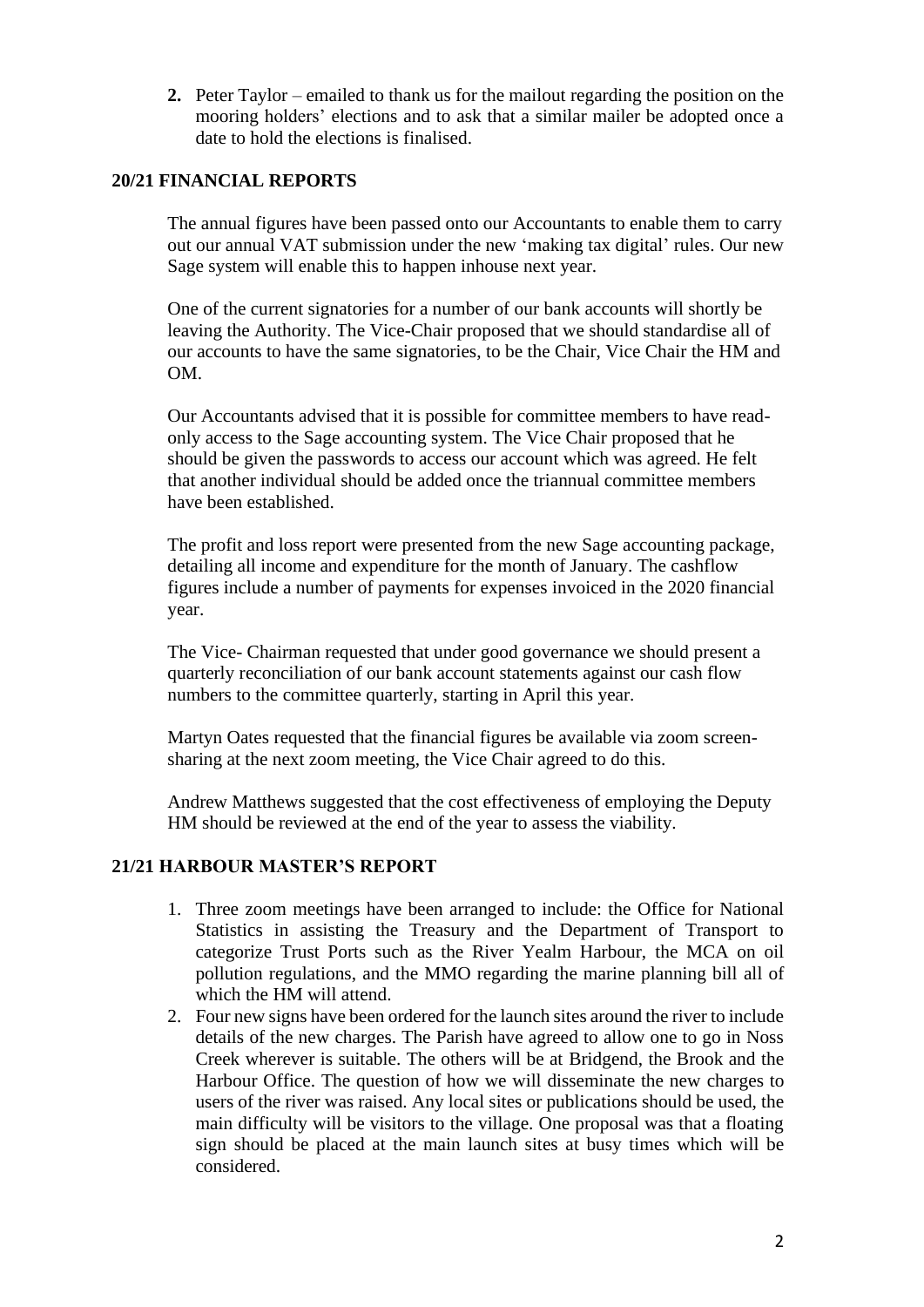- 3. A members only section has been added to our website and the HM is to add a document to it and distribute the password to everyone for their perusal.
- 4. Our broadband contract is due to end shortly. Two new providers are being considered to include an extra line for guest Wi-Fi. The Authority gave the HM permission to select the best one in his opinion.
- 5. Railings a quotation for £2,973 to construct galvanized railings around Yealm Steps quay has been obtained. It was agreed that the HM should proceed with this quotation.
- 6. Harbour Guide we have just been notified that the current provider does not wish to continue this coming year. The HM has managed to find somebody to help with providing this year's guide, work is progressing. The cost will be about £800 but he is hoping to recoup some of this back from advertising.

### **22/21 RECRUITMENT FEEDBACK**

The initial interviews have been carried out for the post of deputy HM. The results should be available at the next meeting.

## **23/21 MOORING WAITING LIST VERIFICATION**

A list of the people wishing to put their names on the waiting list, those that are due to be allocated moorings, new partnership requests and residency queries were presented to the Authority and decisions were made for each case.

# **24/21 POLICY REVIEW**

The HM requested a number of things be clearly stated in the policy which makes it easier to manage. A committee member agreed to look into the wording to cover these things and report back.

### **25/21 PORT MARINE SAFETY CODE**

All committee members are required to sign a declaration to comply with the Port Marine Safety Code (PMSC). It was suggested that this declaration should include the compliance for membership of the RYHA, which was agreed to.

A mooring maintenance agreement for inclusion in the PMSC needs to be agreed. Once this is complete Keith Hart will be in a position to confirm our compliance with the MCA. He will then attend the next committee meeting to discuss the implications.

Risk Assessment – lone worker, man down protection. Antel Telecom have a device which is worn, and it will detect lack of motion or change in orientation and will raise an alarm with escalating phone calls. The cost is £450 with a £10 per month ongoing charge. This will ensure that we meet with Health and Safety at work directives and was agreed to.

# **26/21 MOORING HOLDER'S ELECTIONS 24TH FEBUARY 2021**

Five applications were received by the deadline of the  $11<sup>th of</sup>$  February and an email sent to the five nominees explaining that under current circumstances the elections will have to be postponed. All mooring holders were also notified by email or post.

## **27/21 PARISH COUNCIL LIAISON**